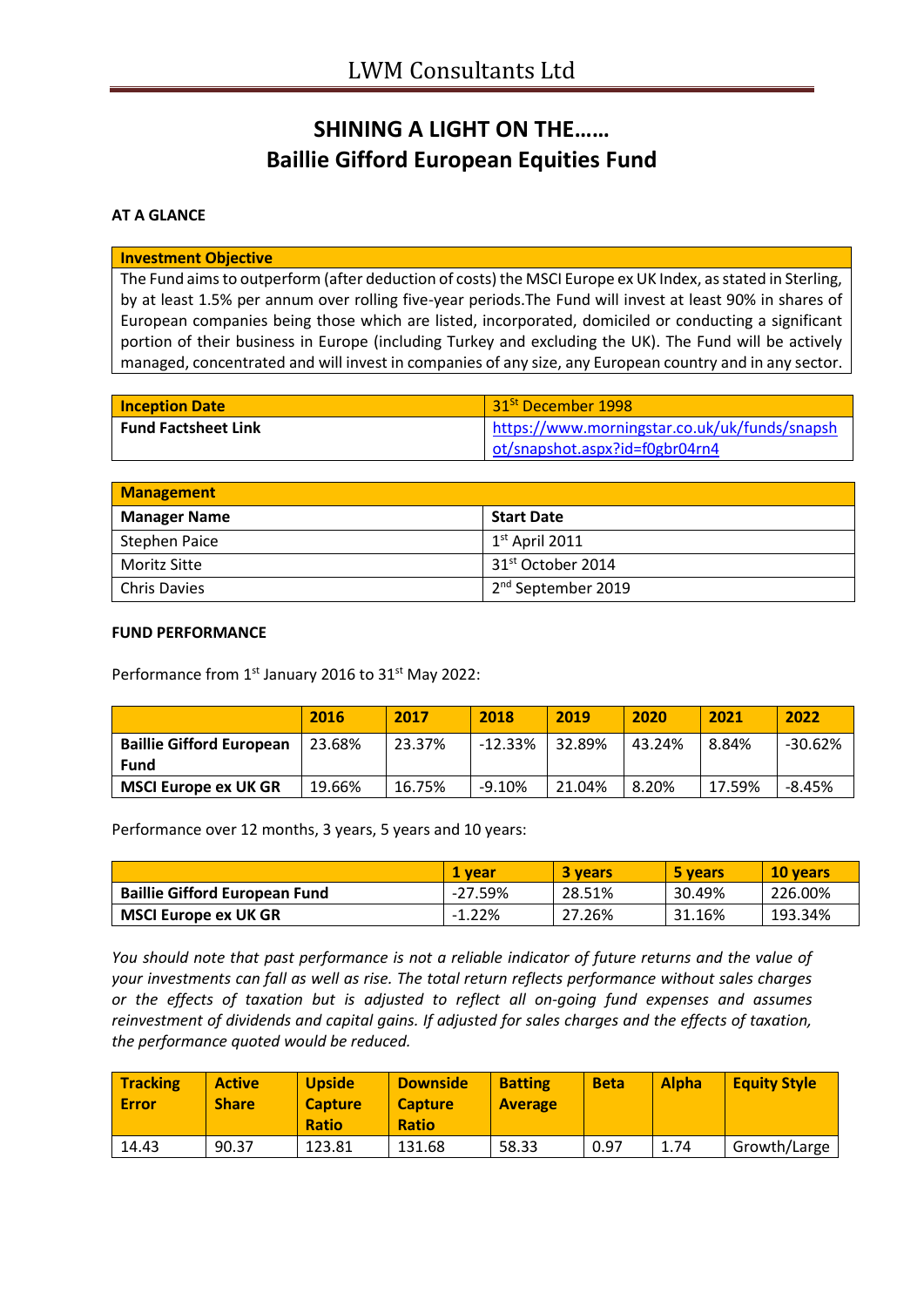# LWM Consultants Ltd

| <b>Volatility Measurements</b> |        |
|--------------------------------|--------|
| 3-Yr Std Dev (volatility)      | 21.51% |
| 3-Yr Mean Return (average)     | 8.72%  |

| <b>Investment Style Details</b> |        |  |
|---------------------------------|--------|--|
| Giant                           | 14.44% |  |
| Large                           | 27.00% |  |
| Medium                          | 49.14% |  |
| Small                           | 3.92%  |  |
| Micro                           | 0.28%  |  |

| Top 5 Holdings - 45 Holdings        |                               |       |
|-------------------------------------|-------------------------------|-------|
| Prosus NV Ordinary Shares - Class N | <b>Communication Services</b> | 4.57% |
| <b>ASML Holding NV</b>              | Technology                    | 4.46% |
| <b>IMCD NV</b>                      | <b>Basic Materials</b>        | 4.34% |
| Avanza Bank Holding AB              | <b>Financial Services</b>     | 4.13% |
| Atlas Copco AB B                    | Industrials                   | 3.96% |

| Top 5 Sectors                 |        |  |
|-------------------------------|--------|--|
| Industrials                   | 27.30% |  |
| <b>Consumer Cyclical</b>      | 20.97% |  |
| Technology                    | 14.56% |  |
| <b>Communication Services</b> | 13.78% |  |
| <b>Financial Services</b>     | 10.27% |  |

| <b>Top 5 Countries</b> |        |
|------------------------|--------|
| Sweden                 | 23.78% |
| Netherlands            | 19.50% |
| Germany                | 12.02% |
| France                 | 10.83% |
| Ireland                | 6.97%  |

## **UPDATE….**

The Baillie Gifford strategies have had a difficult period. One area that we would suggest further investigation is around the profitability of the companies they invest in, and levels of debt. The levels of profitability tend to be lower in Baillie Gifford Funds and there tends to be more debt. The main reason is that they tend to look to the future and what will be the next "winner". This can be seen as a high growth strategy at any price. In a period where markets are going up this can deliver attractive returns. However, in the period we are in this can make it more difficult to navigate. We are not saying that this fund follows the other strategies but it does need to be investigated.

They accept this has been a difficult time for the fund but believe that Europe offers a diversified mix of opportunities across healthcare, industrials, and IT. Over the last 10 years 70 companies delivered returns more than 10 times earnings and these are the companies they want to uncover. Some examples of companies which they believe can be the next winners include Avanza, Selectus and Spotify.